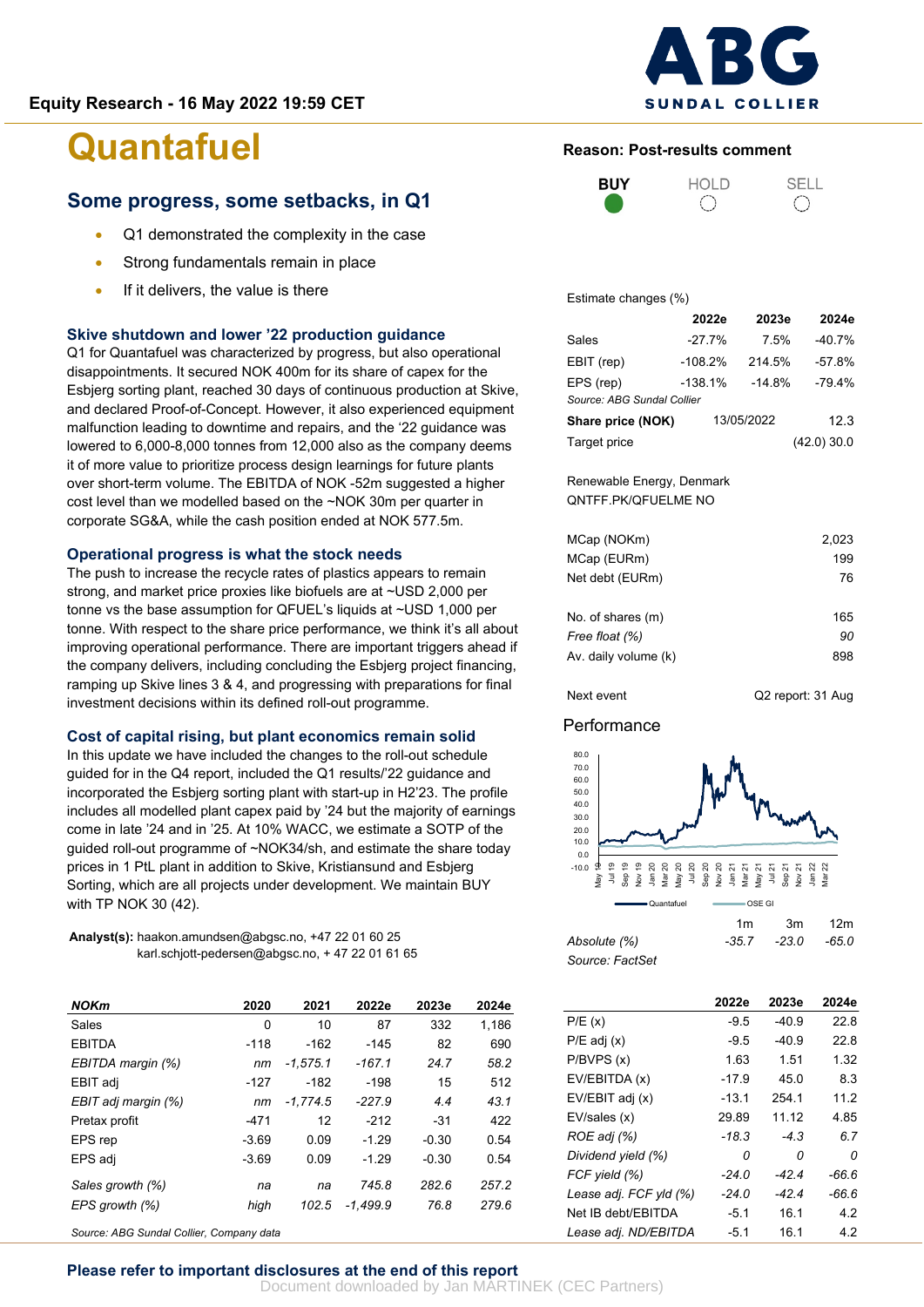### **Company description**

Quantafuel is a company that converts plastic waste to highvalue hydrocarbon liquids. It has one facility in operation in Skive, Denmark and aims to grow production further. Quantafuel has partnerships with leading chemical and refinery companies, such as BASF and Vitol.

### **Risks**

Key risks to our investment thesis include the firm's ability to execute on the growth ambitions in the business plan, in particular the roll-out pace and capex. Further risks include PtL market growth, margin pressure from new entrants, FX and protection of proprietary technology.



### **Annual sales and adj. EBIT margin**

### **EPS estimate changes, 2022e, NOK**









 *Source: ABG Sundal Collier, Company data*

### **EPS estimate changes, 2023e, NOK**



**12-month forward-looking P/E**



*Source: ABG Sundal Collier, Company data*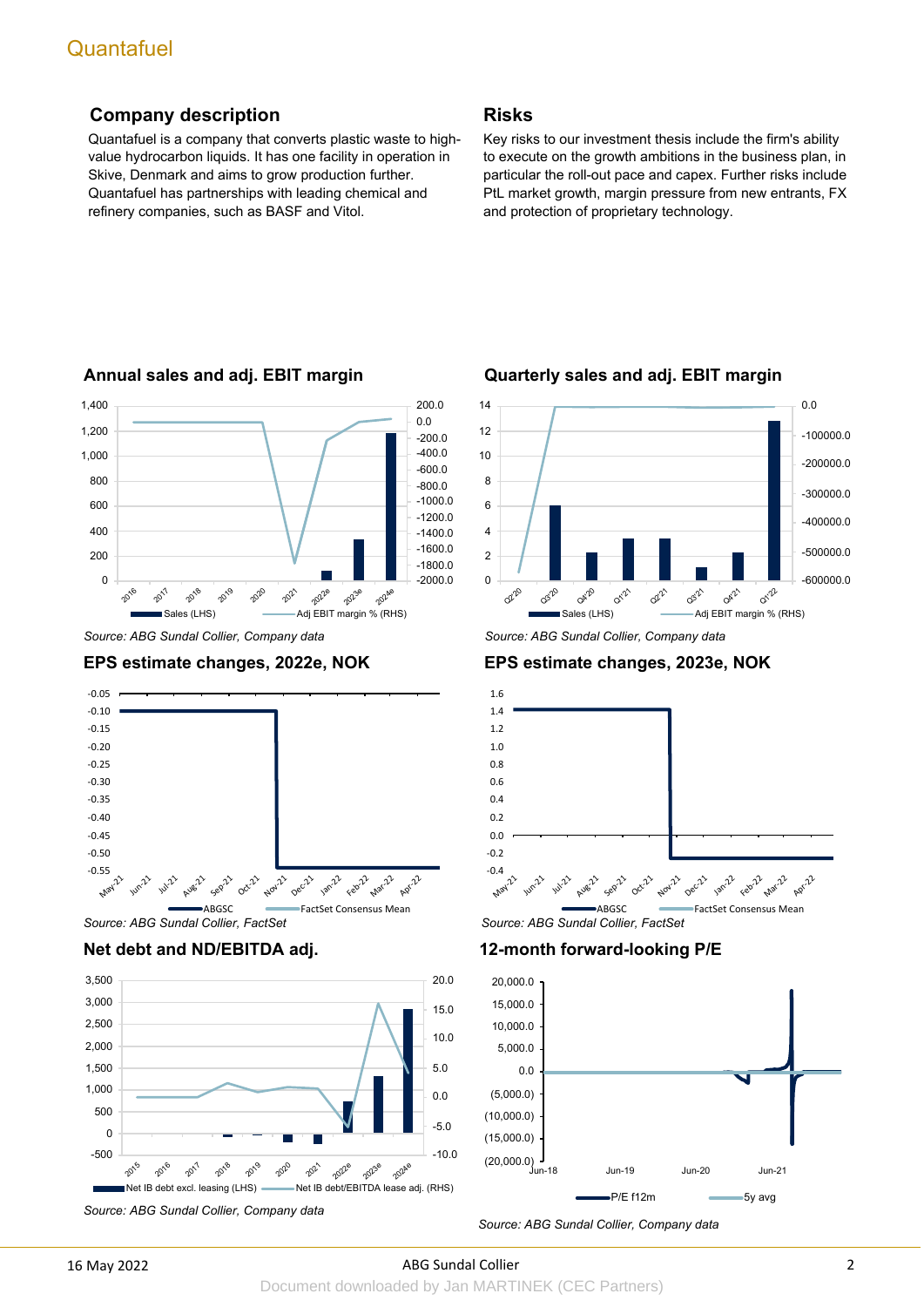### **Key estimates**

|                              |             |              |         |         |                 |             |         | Cons.          |         |                |                 |                |          | Cons.   | Cons.   | Cons. |
|------------------------------|-------------|--------------|---------|---------|-----------------|-------------|---------|----------------|---------|----------------|-----------------|----------------|----------|---------|---------|-------|
| <b>NOKm</b>                  | Q2'21       | Q3'21        | Q4'21   | Q1'22   | Q2'22e          | Q3'22e      | Q4'22e  | Q2'22e         | 2020    | 2021           | 2022e           | 2023e          | 2024e    | 2022e   | 2023e   | 2024e |
| <b>Income Statement</b>      |             |              |         |         |                 |             |         |                |         |                |                 |                |          |         |         |       |
| Net sales                    | 4           | $\mathbf{1}$ | 2       | 13      | 17              | 25          | 32      | $\overline{4}$ | 8       | 10             | 87              | 332            | 1,186    | 83      | 242     | 684   |
| <b>EBITDA</b>                | $-29$       | $-42$        | $-61$   | $-52$   | $-45$           | $-33$       | $-15$   | $-39$          | $-118$  | $-162$         | $-145$          | 82             | 690      | $-102$  | 25      | 274   |
| <b>EBIT</b>                  | $-32$       | $-45$        | $-71$   | $-66$   | $-57$           | $-46$       | $-29$   | $-45$          | $-127$  | $-182$         | $-198$          | 15             | 512      | $-159$  | $-69$   | 135   |
| PTP                          | -9          | $-22$        | $-74$   | $-70$   | $-58$           | $-47$       | $-37$   | $-48$          | $-471$  | 12             | $-212$          | $-31$          | 422      | $-158$  | $-89$   | 72    |
| Tax                          | $\mathbf 0$ | $\mathbf 0$  |         | $-1$    | $\Omega$        | $\mathbf 0$ | 0       | $\Omega$       | $-31$   | $-3$           | $-1$            | $-5$           | $-91$    | 8       | 24      | $-44$ |
| Net profit                   | -9          | $-22$        | $-73$   | $-71$   | $-58$           | $-47$       | $-37$   | $-48$          | $-502$  | 9              | $-213$          | $-37$          | 331      | $-150$  | $-65$   | 29    |
| # avg. shares                | 139         | 149          | 149     | 165     | 165             | 165         | 165     | 165            | 136     | 149            | 165             | 208            | 250      |         |         |       |
| EPS (NOK)                    | $-0.07$     | $-0.15$      | $-0.49$ | $-0.43$ | $-0.35$         | $-0.28$     | $-0.23$ | $-0.31$        | $-3.69$ | 0.09           | $-1.29$         | $-0.30$        | 0.54     | $-0.93$ | $-0.29$ | 0.17  |
| DPS (NOK)                    | 0.00        | 0.00         | 0.00    | 0.00    | 0.00            | 0.00        | 0.00    | 0.00           | 0.00    | 0.00           | 0.00            | 0.00           | 0.00     | 0.00    | 0.00    | 0.00  |
|                              |             |              |         |         |                 |             |         |                |         |                |                 |                |          |         |         |       |
| <b>Key BS and CF figures</b> |             |              |         |         |                 |             |         |                |         |                |                 |                |          |         |         |       |
| Gross interest bearing debt  | 401         | 141          | 205     | 206     | 233             | 233         | 1,233   |                | 603     | 205            | 1,233           | 2,003          | 3,067    |         |         |       |
| Gross cash                   | 495         | 379          | 285     | 577     | 582             | 450         | 327     |                | 692     | 285            | 327             | 520            | 43       |         |         |       |
| <b>NIBD</b>                  | $-94$       | $-238$       | -80     | $-372$  | $-349$          | $-217$      | 906     |                | -90     | $-80$          | 906             | 1,483          | 3,024    |         |         |       |
| NIBD/share (NOK)             | $-1$        | $-1.6$       | $-1$    | $-2$    | $-2$            | $-1$        | 5       |                | $-1$    | $-1$           | 5.5             | $\overline{7}$ | 12       |         |         |       |
| Book equity                  | 933         | 1.148        | 1,081   | 1,386   | 1.388           | 1.401       | 1.424   |                | 650     | 1.081          | 1.424           | 2.429          | 3,501    |         |         |       |
| Book equity/share (NOK)      | 7           | 8            | 7       | 8       | 8               | 8           | 9       |                | 5       | $\overline{7}$ | 9               | 12             | 14       |         |         |       |
|                              |             |              |         |         |                 |             |         |                |         |                |                 |                |          |         |         |       |
| Operating cash flow          | $-40$       | $-24$        | $-70$   | $-70$   | $-50$           | $-34$       | $-24$   | 9              | $-83$   | $-205$         | $-177$          | 31             | 509      |         |         |       |
| Free cash flow               | $-77$       | $-104$       | $-115$  | $-82$   | $-209$          | $-192$      | $-183$  | $-43$          | $-352$  | $-406$         | $-666$          | $-1,619$       | $-2,282$ |         |         |       |
| Free cash flow/share (NOK)   | $-0.6$      | $-0.7$       | $-0.8$  | $-0.5$  | $-1.3$          | $-1.2$      | $-1.1$  |                | $-2.6$  | $-2.7$         | $-4.0$          | $-7.8$         | $-9.1$   |         |         |       |
|                              |             |              |         |         |                 |             |         |                |         |                |                 |                |          |         |         |       |
|                              |             |              |         |         |                 |             |         |                |         |                |                 |                |          |         |         |       |
| <b>Working interest</b>      |             |              |         |         |                 |             |         |                |         |                |                 |                |          |         |         |       |
| Revenue                      | 5           | 4            | 4       | 14      | $\overline{17}$ | 25          | 32      |                | 0       | 15             | $\overline{87}$ | 264            | 747      |         |         |       |
| <b>EBITDA</b>                | $-21$       | $-29$        | $-38$   | $-23$   | $-30$           | $-23$       | $-15$   |                | $-107$  | $-105$         | $-92$           | 45             | 383      |         |         |       |
| <b>EBIT</b>                  | $-29$       | $-38$        | $-48$   | $-34$   | $-42$           | $-36$       | $-29$   |                | $-122$  | $-140$         | $-141$          | $-16$          | 262      |         |         |       |
| Earnings                     | $-22$       | $-30$        | $-37$   | $-26$   | $-33$           | $-28$       | $-22$   |                | $-95$   | $-109$         | $-110$          | $-10$          | 228      |         |         |       |
|                              |             |              |         |         |                 |             |         |                |         |                |                 |                |          |         |         |       |

*Source: ABG Sundal Collier, FatSet*

### **Sum-of-the-parts of the guided roll-out plan**

|                                  |                         |       |             |           |             | Net NPV               |                             |             |             |      |              |                           |
|----------------------------------|-------------------------|-------|-------------|-----------|-------------|-----------------------|-----------------------------|-------------|-------------|------|--------------|---------------------------|
| <b>SOTP</b>                      | PtL Capacity Production |       | Gross NPV   | Ownership | Net NPV     |                       | licensing fee Pro-rata NIBD | Net value   | Net value   | Risk | Risked       | Risked                    |
|                                  | t/yr                    | start | <b>USDm</b> | %         | <b>USDm</b> | <b>USDm</b>           | <b>USDm</b>                 | <b>USDm</b> | <b>NOKm</b> | %    | <b>NOKm</b>  | NOK/sh                    |
| Construction                     |                         |       |             |           |             |                       |                             |             |             |      |              |                           |
| Skive/Aaborg                     | 21,900                  | Q1'22 | 56.3        | 100%      | 56.3        | $\tilde{\phantom{a}}$ | ٠                           | 56          | 552         | 100% | 552          | 3.7                       |
| Total in construction/operations | 21,900                  |       |             |           |             |                       |                             |             |             |      | 552          | $\overline{3.7}$          |
| Announced plans                  |                         |       |             |           |             |                       |                             |             |             |      |              |                           |
| Esbjerg Sorting+PtL              | 80,000                  | Q4'23 | 210.5       | 51%       | 107.3       | 18.3                  | ٠                           | 126         | 1,232       | 100% | 1,232        | $\overline{\mathbf{8.3}}$ |
| Kristiansund                     | 10,000                  | Q1'23 | 20.0        | 100%      | 20.0        | ٠                     | ٠                           | 20          | 196         | 100% | 196          | 1.3                       |
| Amsterdam                        | 100,000                 | Q4'25 | 147.4       | 51%       | 75.2        | 29.8                  | ٠                           | 105         | 1,028       | 100% | 1,028        | 6.9                       |
| Sunderland/UK                    | 100,000                 | Q4'24 | 177.9       | 51%       | 90.7        | 28.3                  | $\blacksquare$              | 119         | 1.167       | 100% | 1.167        | 7.8                       |
| <b>UAE</b>                       | 100,000                 | Q4'24 | 173.5       | 51%       | 88.5        | 27.6                  | ٠                           | 116         | 1,138       | 100% | 1,138        | 7.6                       |
| Total firm plans                 | 390,000                 |       |             |           |             |                       |                             |             |             |      | 4,760        | 31.9                      |
| Incremental partner plans        |                         |       |             |           |             |                       |                             |             |             |      |              |                           |
| Additional Dibai (1 per year)    | 400,000 Q2'24+          |       |             |           |             |                       |                             |             |             | 100% |              |                           |
| BASFII-V (1 per year)            | 500,000 Q4'24+          |       |             |           |             |                       |                             |             |             | 100% |              | $\blacksquare$            |
| Total incremental plans          | 900,000                 |       |             |           |             |                       |                             |             |             |      | $\mathbf{0}$ | $\mathbf 0$               |
| GAV                              | 411,900                 |       |             |           |             |                       |                             |             |             |      | 5,312        | 36                        |
| Other                            |                         |       |             |           |             |                       |                             |             |             |      |              |                           |
| Geminor, 40% stake at cost       |                         |       |             |           |             |                       |                             |             |             |      | 168          | 1                         |
| Group NIBD                       |                         |       |             |           |             |                       |                             |             | 80          |      | $-80$        | -1                        |
| SG&A                             |                         |       |             |           |             |                       |                             |             | 530         |      | $-530$       | -4                        |
| <b>NAV</b>                       |                         |       |             |           |             |                       |                             |             |             |      | 5,031        | 34                        |

*Source: ABG Sundal Collier*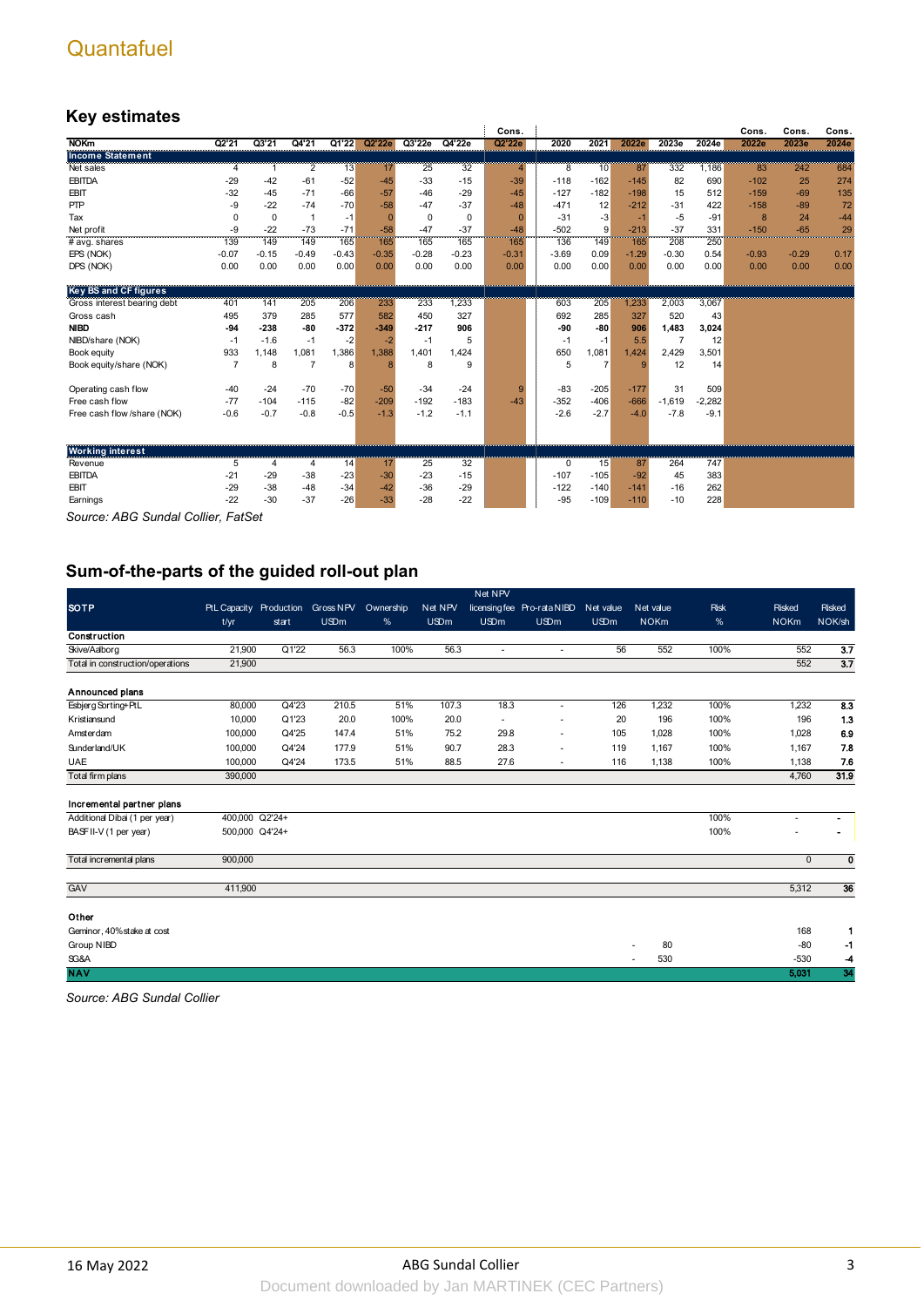| <b>Estimates by project</b>      |              |                |                |                |                 |
|----------------------------------|--------------|----------------|----------------|----------------|-----------------|
| <b>USDm</b>                      | 2021e        | 2022e          | 2023e          | 2024e          | 2025e           |
| Revenues by plant (consolidated) | 1            | 9              | 33             | 110            | 256             |
| Skive/Aalborg                    | 0            | 5              | 15             | 15             | 15              |
| Esbjerg                          | $\pmb{0}$    | $\pmb{0}$      | 14             | 51             | 63              |
| Kristiansund                     | 1            | $\overline{4}$ | $\overline{4}$ | $\overline{4}$ | 8               |
| Amsterdam                        | 0            | 0              | 0              | $\mathbf 0$    | 10              |
| Sunderland                       | 0            | 0              | 0              | 20             | 80              |
| <b>UAE</b>                       | 0            | $\mathbf 0$    | $\mathbf 0$    | 20             | 80              |
| Revenues by plant (net to QFUEL) | $\mathbf{1}$ | 9              | 27             | 77             | 160             |
| Skive/Aalborg                    | 0            | 5              | 15             | 15             | 15              |
| Esbjerg                          | 0            | 0              | 8              | 29             | 35              |
| Kristiansund                     | 1            | 4              | 4              | 4              | 8               |
| Amsterdam                        | 0            | 0              | 0              | 5              | 10              |
| Sunderland                       | 0            | $\mathbf 0$    | 0              | 13             | 46              |
| <b>UAE</b>                       | 0            | 0              | $\mathbf 0$    | 12             | 46              |
| EBITDA by plant (consolidated)   | $-5$         | $\mathbf{2}$   | 20             | 76             | 169             |
| Skive/Aalborg                    | $-5$         | $\pmb{0}$      | 10             | 10             | 10              |
| Esbjerg                          | 0            | 0              | 8              | 35             | 39              |
| Kristiansund                     | 0            | $\overline{2}$ | $\overline{c}$ | $\overline{2}$ | $6\phantom{1}6$ |
| Amsterdam                        | 0            | $\mathbf{0}$   | $\mathbf{0}$   | $\mathbf{0}$   | $\overline{4}$  |
| Sunderland                       | 0            | 0              | 0              | 15             | 55              |
| <b>UAE</b>                       | 0            | 0              | 0              | 14             | 55              |
| EBITDA by plant (net to QFUEL)   | -5           | $\overline{2}$ | 17             | 56             | 112             |
| Skive/Aalborg                    | $-5$         | 0              | 10             | 10             | 10              |
| Esbjerg                          | 0            | $\pmb{0}$      | 5              | 21             | 23              |
| Kristiansund                     | $\pmb{0}$    | $\overline{c}$ | $\overline{c}$ | $\overline{c}$ | $6\phantom{1}6$ |
| Amsterdam                        | 0            | $\pmb{0}$      | $\pmb{0}$      | 5              | $\overline{7}$  |
| <b>Sunderland</b>                | 0            | 0              | 0              | 10             | 33              |
| <b>UAE</b>                       | 0            | 0              | 0              | 8              | 33              |
| Source: ABG Sundal Collier       |              |                |                |                |                 |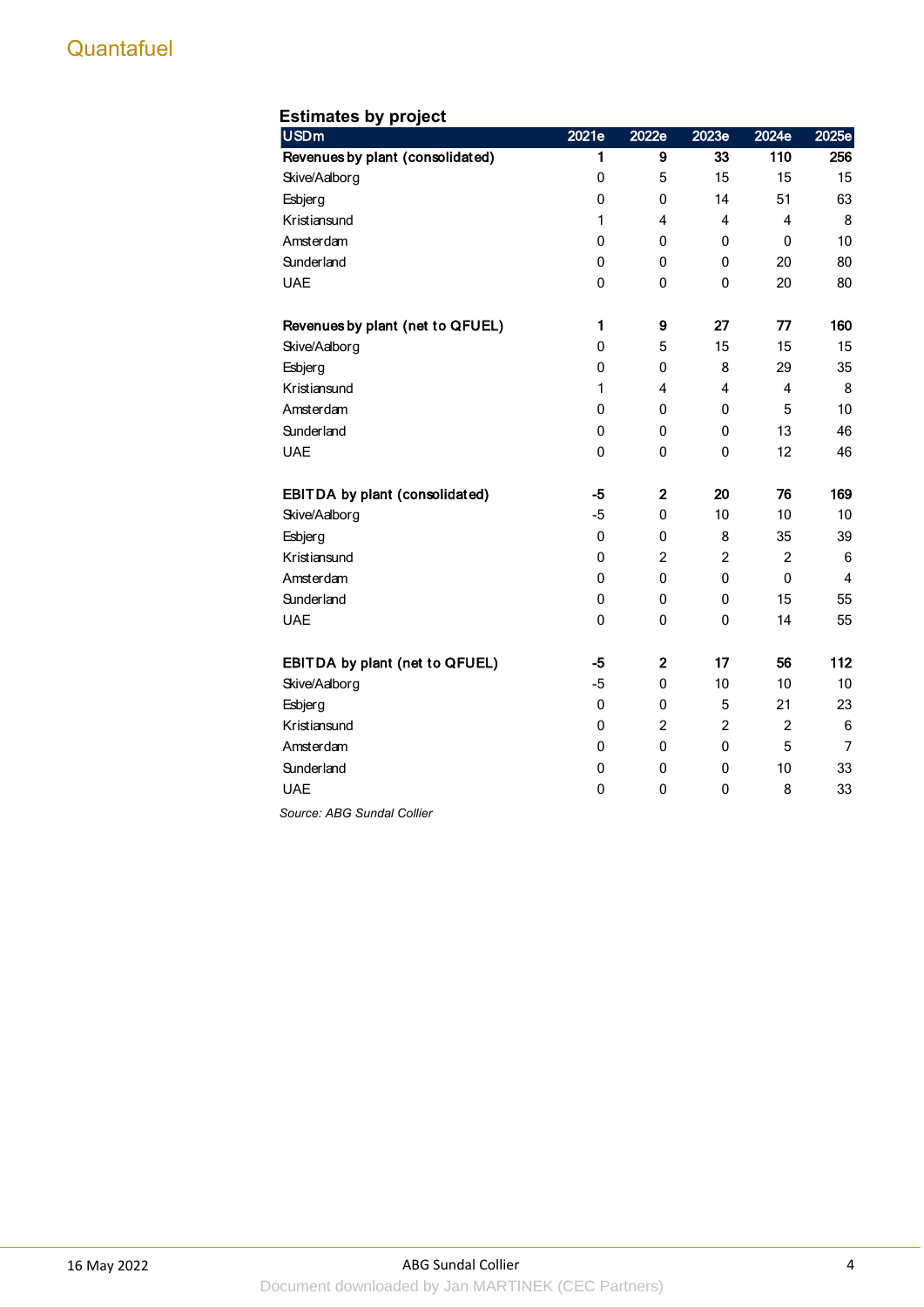## **ESG profile**

### **Recycling is good for the environment**

Inherently, Quantafuel's business model is based on a positive environmental impact. Chemical recycling of plastics contributes to a circular economy and must be viewed as substantially better than the main alternatives of incineration, landfills or unmanaged dumps/or leaks. The fact that the EU's RED II (Renewable Energy Directive) includes Recycled Carbon Fuels, meaning that Quantafuel's products are considered as biofuels, is a testament to the positive environmental footprint of Quantafuel's business.

### **Putting plastic waste into context**

Annual accumulated plastic waste amounts to ~260 million tonnes. The EU has an ambitious target of ~50% recycling of plastic packaging by 2025. Quantafuel's technology is capable of recycling 55% of plastic waste in Europe.

| Key issues*                   | <b>ABGSC weight</b> |
|-------------------------------|---------------------|
| Environment                   | 80%                 |
| Climate change                |                     |
| Packaging material and waste  |                     |
| Carbon emissions              |                     |
| Social                        | 10%                 |
| Human capital                 |                     |
| Health and safety             |                     |
| Product safety and quality    |                     |
| Governance                    | 10%                 |
| Corporate governance          |                     |
| Corporate behaviour           |                     |
| Accounting                    |                     |
| <b>Previous ESG incidents</b> |                     |
| None                          |                     |
| <b>Exposure to ESG Trends</b> |                     |

Renewable energy, Recycling, Plastic waste, Renewable materials

| Social and governance data             |                            |                  |                |
|----------------------------------------|----------------------------|------------------|----------------|
|                                        | 2018                       | 2019             | 2020           |
| Women in workforce %                   | 29                         | 20               | 21             |
| Women in management %                  | na                         | na               | 0              |
| Women in board %                       | 0                          | 0                | 50             |
| CEO total compensation, NOKm p.a.      | 2.6                        | 2.6              | 2.9            |
| Employee turnover %                    | na                         | na               | na             |
| Employee absence %                     | 1                          | $\mathbf{1}$     | 1              |
|                                        |                            | Thomas Steenbuch |                |
| Person responsible for sustainability: | Tharaldsen, SVP Strategy & |                  |                |
|                                        |                            |                  | Sustainability |
| Senior management:                     |                            |                  | Yes            |
| <b>ESG quantified targets</b>          |                            |                  |                |
|                                        |                            |                  |                |

\*based on the MSCI framework but not using all the parameters.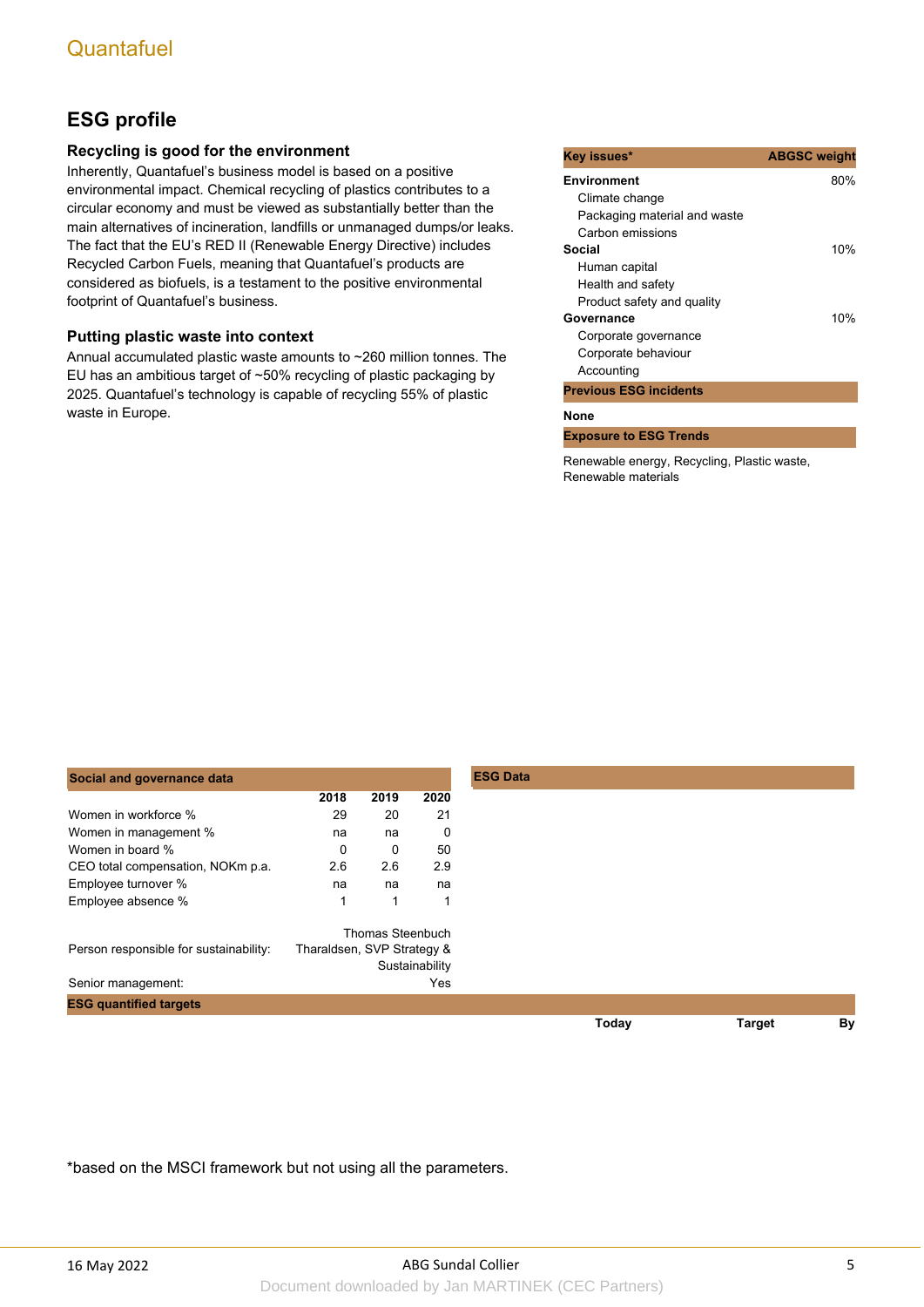| <b>Income Statement (NOKm)</b>      | Q2 2020       | Q3 2020     | Q4 2020      | Q1 2021        | Q2 2021     | Q3 2021      | Q4 2021      | Q1 2022     |
|-------------------------------------|---------------|-------------|--------------|----------------|-------------|--------------|--------------|-------------|
| Sales                               | 0             | 6           | 2            | 3              | 3           | $\mathbf{1}$ | 2            | 13          |
| COGS                                | $-27$         | $-35$       | $-46$        | -34            | $-32$       | $-43$        | $-63$        | $-65$       |
| Gross profit                        | $-27$         | $-29$       | -44          | -30            | $-29$       | $-42$        | $-61$        | $-52$       |
| Other operating items               | 0             | $\pmb{0}$   | $\mathbf 0$  | $\mathbf 0$    | $\mathbf 0$ | $\pmb{0}$    | $\pmb{0}$    | $\mathbf 0$ |
| <b>EBITDA</b>                       | -27           | -29         | -44          | -30            | $-29$       | -42          | $-61$        | $-52$       |
| Depreciation and amortisation       | $-1$          | $-1$        | $-5$         | $-3$           | $-4$        | $-4$         | $-10$        | $-14$       |
| <b>EBITA</b>                        | $-29$         | $-30$       | -49          | $-34$          | $-32$       | $-45$        | $-71$        | -66         |
| EO items                            | 0             | $\mathbf 0$ | 0            | $\mathbf 0$    | 0           | $\mathbf 0$  | $\mathbf 0$  | $\mathbf 0$ |
| Impairment and PPA amortisation     | 0             | $\mathbf 0$ | $\mathbf 0$  | $\mathbf 0$    | 0           | $\mathbf 0$  | $\pmb{0}$    | $\mathbf 0$ |
| <b>EBIT</b>                         | -29           | $-30$       | $-49$        | $-34$          | $-32$       | $-45$        | $-71$        | -66         |
| Net financial items                 | $-66$         | $-309$      | 24           | 151            | 24          | 23           | $-3$         | $-3$        |
| Pretax profit                       | -94           | $-339$      | -24          | 117            | -9          | $-22$        | $-74$        | $-70$       |
| Tax                                 | $-7$          | -8          | $-3$         | $-4$           | $-0$        | $-0$         | $\mathbf{1}$ | $-1$        |
| Net profit                          | -101          | $-347$      | -27          | 113            | -9          | $-22$        | $-73$        | $-71$       |
| Minority interest                   | $-2$          | 2           | $\mathbf{1}$ | $\overline{4}$ | 0           | $\mathbf 0$  | $\mathbf 0$  | $\mathbf 0$ |
| Net profit discontinued             | $\mathbf{0}$  | $\Omega$    | $\mathbf 0$  | $\mathbf 0$    | $\Omega$    | $\mathbf 0$  | $\mathbf{0}$ | $\mathbf 0$ |
| Net profit to shareholders          | $-103$        | $-345$      | $-27$        | 117            | -9          | $-22$        | $-73$        | $-71$       |
| <b>EPS</b>                          | $-9.23$       | $-2.57$     | $-0.20$      | 0.84           | $-0.06$     | $-0.15$      | $-0.49$      | $-0.43$     |
| <b>EPS Adj</b>                      | $-9.23$       | $-2.57$     | $-0.20$      | 0.84           | $-0.06$     | $-0.15$      | $-0.49$      | $-0.43$     |
| Total extraordinary items after tax | $\mathbf 0$   | $\mathbf 0$ | $\mathbf 0$  | 0              | $\mathbf 0$ | $\mathbf 0$  | $\mathbf 0$  | $\mathbf 0$ |
| Tax rate (%)                        | 6.9           | 2.4         | 12.3         | 3.2            | 1.8         | 0.1          | 1.8          | 1.7         |
| Gross margin (%)                    | $-544, 100.0$ | $-475.1$    | $-1,878.3$   | $-886.5$       | $-846.2$    | $-3,826.1$   | $-2,597.5$   | $-408.4$    |
| EBITDA margin (%)                   | $-544, 100.0$ | $-475.1$    | $-1,878.3$   | $-886.5$       | $-846.2$    | $-3,826.1$   | $-2,597.5$   | $-408.4$    |
| EBITA margin (%)                    | $-570,200.0$  | $-498.8$    | $-2,095.6$   | $-982.8$       | $-953.0$    | $-4, 164.1$  | $-3,017.9$   | $-515.8$    |
| EBIT margin (%)                     | $-570,200.0$  | $-498.8$    | $-2,095.6$   | $-982.8$       | $-953.0$    | $-4, 164.1$  | $-3,017.9$   | $-515.8$    |
| Pretax margin (%)                   | #########     | $-5,589.1$  | $-1,047.6$   | 3,396.7        | $-259.3$    | $-2,031.2$   | $-3,160.9$   | $-542.5$    |
| Net margin (%)                      | #########     | $-5,724.7$  | $-1,176.1$   | 3,288.7        | $-264.0$    | $-2,032.4$   | $-3.102.8$   | $-551.9$    |
| Growth rates Y/Y                    | Q2 2020       | Q3 2020     | Q4 2020      | Q1 2021        | Q2 2021     | Q3 2021      | Q4 2021      | Q1 2022     |
| Sales growth (%)                    | $+chq$        | 25,175.0    | +chq         | +chq           | 67,800.0    | $-82.0$      | 0.9          | 272.6       |
| EBITDA growth (%)                   | -chg          | -chg        | -chg         | $-chg$         | -chg        | -chg         | -chg         | $-chg$      |
| EBIT growth (%)                     | -chg          | -chg        | -chg         | -chg           | -chg        | -chg         | -chg         | -chg        |
| Net profit growth (%)               | -chg          | -chg        | -chg         | $+chg$         | $+chg$      | +chg         | -chg         | -chg        |
| EPS growth (%)                      | -chq          | -chg        | -chq         | +chq           | $+chg$      | +chg         | -chq         | $-chg$      |
| Adj earnings numbers                | Q2 2020       | Q3 2020     | Q4 2020      | Q1 2021        | Q2 2021     | Q3 2021      | Q4 2021      | Q1 2022     |
| <b>EBITDA Adj</b>                   | $-27$         | $-29$       | $-44$        | $-30$          | $-29$       | -42          | $-61$        | $-52$       |
| EBITDA Adj margin (%)               | $-544, 100.0$ | $-475.1$    | $-1,878.3$   | $-886.5$       | $-846.2$    | $-3,826.1$   | $-2,597.5$   | $-408.4$    |
| <b>EBITA Adj</b>                    | $-29$         | $-30$       | $-49$        | -34            | $-32$       | -45          | $-71$        | $-66$       |
| EBITA Adj margin (%)                | $-570,200.0$  | $-498.8$    | $-2,095.6$   | $-982.8$       | $-953.0$    | $-4,164.1$   | $-3,017.9$   | $-515.8$    |
| <b>EBIT Adj</b>                     | $-29$         | $-30$       | $-49$        | $-34$          | $-32$       | -45          | $-71$        | $-66$       |
| EBIT Adj margin (%)                 | $-570,200.0$  | $-498.8$    | $-2,095.6$   | $-982.8$       | $-953.0$    | $-4,164.1$   | $-3,017.9$   | $-515.8$    |
| Pretax profit Adj                   | $-94$         | $-339$      | -24          | 117            | -9          | $-22$        | $-74$        | $-70$       |
| Net profit Adj                      | $-101$        | $-347$      | $-27$        | 113            | -9          | $-22$        | $-73$        | $-71$       |
| Net profit to shareholders Adj      | $-103$        | $-345$      | $-27$        | 117            | -9          | $-22$        | $-73$        | $-71$       |
| Net Adj margin (%)                  | #########     | $-5,724.7$  | $-1,176.1$   | 3,288.7        | -264.0      | $-2,032.4$   | $-3,102.8$   | $-551.9$    |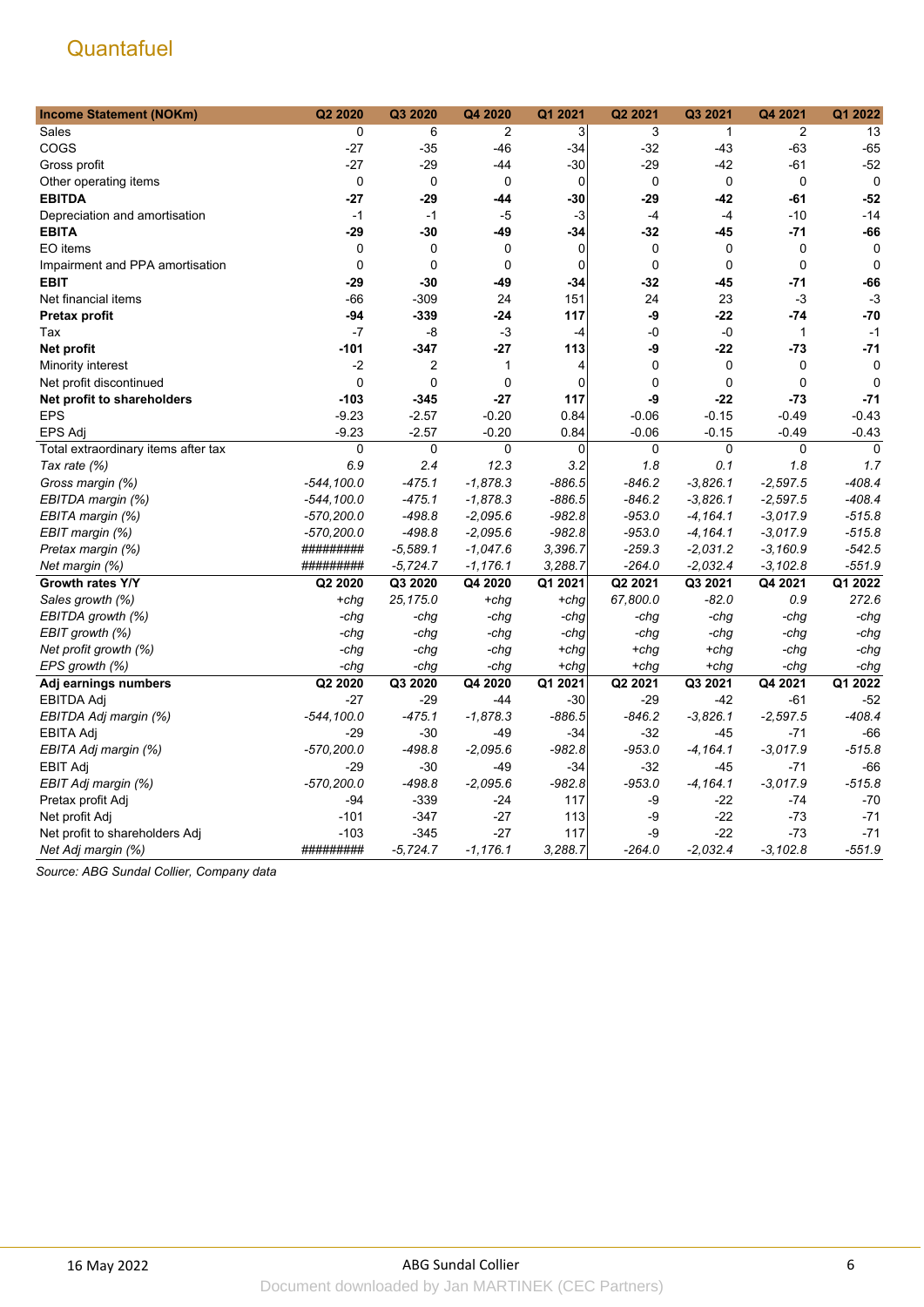| <b>Income Statement (NOKm)</b>      | 2015        | 2016        | 2017        | 2018     | 2019    | 2020     | 2021       | 2022e       | 2023e       | 2024e       |
|-------------------------------------|-------------|-------------|-------------|----------|---------|----------|------------|-------------|-------------|-------------|
| Sales                               | 0           | 0           | 0           | 0        | 0       | 0        | 10         | 87          | 332         | 1,186       |
| COGS                                | 0           | 0           | 0           | $-35$    | -48     | $-126$   | $-172$     | $-232$      | $-250$      | $-496$      |
| Gross profit                        | 0           | $\mathbf 0$ | 0           | $-35$    | -48     | $-126$   | $-162$     | $-145$      | 82          | 690         |
| Other operating items               | 0           | $\mathbf 0$ | 0           | 0        | 0       | 8        | 0          | -0          | 0           | 0           |
| <b>EBITDA</b>                       | 0           | 0           | 0           | $-35$    | $-48$   | $-118$   | -162       | $-145$      | 82          | 690         |
| Depreciation and amortisation       | 0           | 0           | 0           | $-1$     | -3      | -9       | $-20$      | $-53$       | $-68$       | $-178$      |
| Of which leasing depreciation       | 0           | 0           | 0           | 0        | 0       | 0        | 0          | 0           | 0           | $\mathbf 0$ |
| <b>EBITA</b>                        | 0           | 0           | 0           | $-36$    | -51     | -127     | -182       | $-198$      | 15          | 512         |
| EO items                            | 0           | $\mathbf 0$ | 0           | 0        | 0       | 0        | 0          | 0           | 0           | 0           |
| Impairment and PPA amortisation     | 0           | $\mathbf 0$ | $\Omega$    | 0        | 0       | 0        | 0          | $\mathbf 0$ | 0           | 0           |
| <b>EBIT</b>                         | 0           | 0           | 0           | -36      | -51     | $-127$   | -182       | -198        | 15          | 512         |
| Net financial items                 | 0           | 0           | 0           | $-15$    | $-17$   | $-344$   | 194        | $-14$       | $-46$       | $-90$       |
| <b>Pretax profit</b>                | 0           | 0           | 0           | $-51$    | $-69$   | $-471$   | 12         | $-212$      | $-31$       | 422         |
| Tax                                 | 0           | $\mathbf 0$ | 0           | $-19$    | $-31$   | $-31$    | -3         | -1          | $-5$        | $-91$       |
|                                     | 0           | 0           | 0           | $-70$    | -100    | $-502$   | 9          | -213        | $-37$       | 331         |
| Net profit                          |             |             |             |          | $-52$   |          |            |             |             | $-196$      |
| Minority interest                   | 0           | 0           | 0           | 0        |         | 0        | 4          | 0           | $-25$       |             |
| Net profit discontinued             | 0           | 0           | 0           | 0        | 0       | 0        | 0          | $\mathbf 0$ | 0           | $\mathbf 0$ |
| Net profit to shareholders          | 0           | 0           | 0           | $-70$    | -151    | $-501$   | 14         | $-213$      | $-62$       | 135         |
| <b>EPS</b>                          | 0           | $\mathbf 0$ | 0           | 0        | 0       | $-3.69$  | 0.09       | $-1.29$     | $-0.30$     | 0.54        |
| <b>EPS Adj</b>                      | 0           | 0           | 0           | 0        | 0       | $-3.69$  | 0.09       | $-1.29$     | $-0.30$     | 0.54        |
| Total extraordinary items after tax | 0           | $\mathbf 0$ | $\mathbf 0$ | 0        | 0       | 0        | 0          | 0           | 0           | $\Omega$    |
| Leasing payments                    | 0           | 0           | 0           | 0        | 0       | 0        | 0          | 0           | $\mathbf 0$ | $\Omega$    |
| Tax rate (%)                        | ns          | ns          | ns          | 36.3     | 45.0    | 6.5      | 21.1       | 0.6         | 17.5        | 21.5        |
| Gross margin (%)                    | nm          | nm          | nm          | nm       | nm      | nm       | $-1,575.1$ | $-167.1$    | 24.7        | 58.2        |
| EBITDA margin (%)                   | nm          | nm          | nm          | nm       | nm      | nm       | $-1,575.1$ | $-167.1$    | 24.7        | 58.2        |
| EBITA margin (%)                    | nm          | nm          | nm          | nm       | nm      | nm       | $-1,774.5$ | $-227.9$    | 4.4         | 43.1        |
| EBIT margin (%)                     | nm          | nm          | nm          | nm       | nm      | nm       | $-1,774.5$ | $-227.9$    | 4.4         | 43.1        |
| Pretax margin (%)                   | пm          | nm          | nm          | nm       | nm      | nm       | 116.8      | $-243.9$    | $-9.4$      | 35.6        |
| Net margin (%)                      | nm          | nm          | nm          | nm       | nm      | nm       | 92.2       | $-245.3$    | $-11.1$     | 27.9        |
| Growth rates Y/Y                    | 2015        | 2016        | 2017        | 2018     | 2019    | 2020     | 2021       | 2022e       | 2023e       | 2024e       |
| Sales growth (%)                    | na          | na          | na          | na       | na      | na       | na         | 745.8       | 282.6       | 257.2       |
| EBITDA growth (%)                   | na          | na          | na          | high     | $-36.3$ | $-145.8$ | $-37.1$    | 10.3        | 156.6       | 740.8       |
| EBIT growth (%)                     | na          | na          | na          | high     | $-43.4$ | $-147.0$ | $-43.6$    | $-8.6$      | 107.3       | 3,422.8     |
| Net profit growth (%)               | na          | na          | na          | high     | $-42.8$ | $-403.4$ | 101.9      | $-2,350.5$  | 82.8        | 1,001.3     |
| EPS growth (%)                      | na          | na          | na          | na       | na      | high     | 102.5      | $-1,499.9$  | 76.8        | 279.6       |
| Profitability                       | 2015        | 2016        | 2017        | 2018     | 2019    | 2020     | 2021       | 2022e       | 2023e       | 2024e       |
| ROE (%)                             | nm          | nm          | nm          | $-137.2$ | $-96.7$ | $-128.5$ | 1.7        | $-18.3$     | $-4.3$      | 6.7         |
| ROE Adj (%)                         | пm          | nm          | nm          | $-137.2$ | $-96.7$ | $-128.5$ | 1.7        | $-18.3$     | $-4.3$      | 6.7         |
| ROCE (%)                            | пm          | nm          | nm          | $-54.0$  | $-17.8$ | $-12.5$  | 2.0        | $-10.0$     | 0.5         | 9.3         |
| ROCE Adj(%)                         | nm          | nm          | nm          | -54.0    | $-17.8$ | $-12.5$  | 2.0        | $-10.0$     | 0.5         | 9.3         |
| ROIC (%)                            | na          | na          | na          | $-182.4$ | $-42.0$ | $-30.9$  | $-18.7$    | $-16.7$     | $0.8\,$     | 9.3         |
| ROIC Adj (%)                        | na          | na          | na          | $-182.4$ | $-42.0$ | $-30.9$  | $-18.7$    | $-16.7$     | 0.8         | 9.3         |
| Adj earnings numbers                | 2015        | 2016        | 2017        | 2018     | 2019    | 2020     | 2021       | 2022e       | 2023e       | 2024e       |
| <b>EBITDA Adj</b>                   | 0           | 0           | 0           | $-35$    | $-48$   | $-118$   | $-162$     | $-145$      | 82          | 690         |
| EBITDA Adj margin (%)               | пm          | nm          | nm          | nm       | nm      | nm       | $-1,575.1$ | $-167.1$    | 24.7        | 58.2        |
| EBITDA lease Adj                    | 0           | 0           | 0           | $-35$    | $-48$   | $-118$   | $-162$     | $-145$      | 82          | 690         |
| EBITDA lease Adj margin (%)         | nm          | nm          | nm          | nm       | nm      | nm       | $-1,575.1$ | $-167.1$    | 24.7        | 58.2        |
| <b>EBITA Adj</b>                    | 0           | 0           | 0           | $-36$    | $-51$   | $-127$   | $-182$     | $-198$      | 15          | 512         |
| EBITA Adj margin (%)                | nm          | nm          | nm          | nm       | nm      | nm       | $-1,774.5$ | $-227.9$    | 4.4         | 43.1        |
| <b>EBIT Adj</b>                     | $\mathbf 0$ | $\pmb{0}$   | 0           | $-36$    | $-51$   | $-127$   | $-182$     | $-198$      | 15          | 512         |
| EBIT Adj margin (%)                 | пm          | nm          | nm          | nm       | nm      | nm       | $-1,774.5$ | $-227.9$    | 4.4         | 43.1        |
| Pretax profit Adj                   | 0           | 0           | 0           | $-51$    | $-69$   | $-471$   | 12         | $-212$      | $-31$       | 422         |
| Net profit Adj                      | 0           | 0           | 0           | $-70$    | $-100$  | $-502$   | 9          | $-213$      | $-37$       | 331         |
| Net profit to shareholders Adj      | 0           | 0           | 0           | $-70$    | $-151$  | $-501$   | 14         | $-213$      | $-62$       | 135         |
|                                     |             |             |             |          |         |          | 92.2       | $-245.3$    |             |             |
| Net Adj margin (%)                  | nm          | nm          | nm          | nm       | nm      | nm       |            |             | $-11.1$     | 27.9        |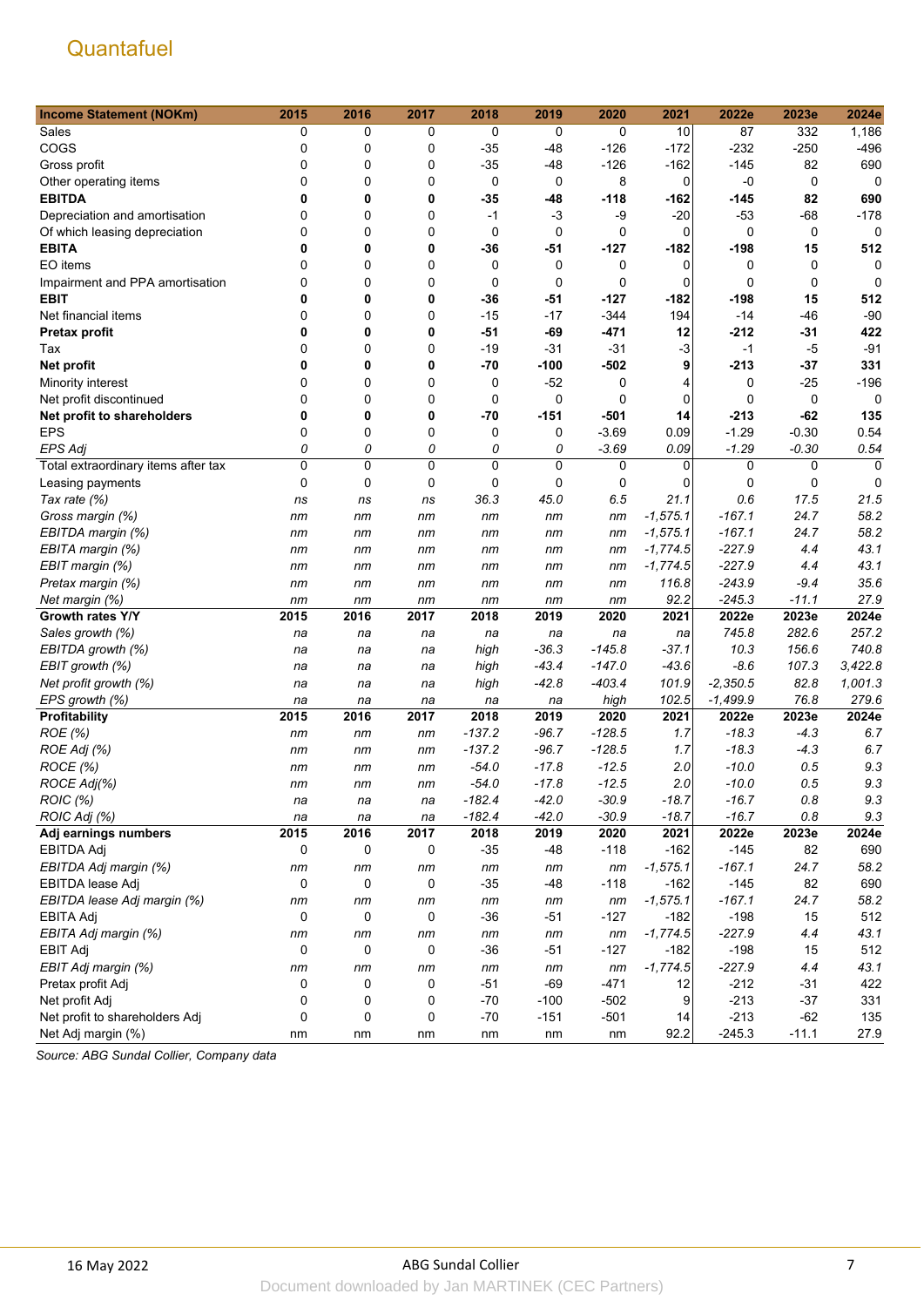| <b>Cash Flow Statement (NOKm)</b>      | 2015         | 2016 | 2017    | 2018    | 2019    | 2020    | 2021     | 2022e    | 2023e       | 2024e            |
|----------------------------------------|--------------|------|---------|---------|---------|---------|----------|----------|-------------|------------------|
| <b>EBITDA</b>                          | 0            | 0    | 0       | $-35$   | $-48$   | $-118$  | $-162$   | $-145$   | 82          | 690              |
| Net financial items                    | 0            | 0    | 0       | $-15$   | $-17$   | $-344$  | 194      | $-14$    | $-46$       | $-90$            |
| Paid tax                               | 0            | 0    | 0       | $-19$   | $-31$   | -31     | $-3$     | $-1$     | $-5$        | $-91$            |
| Non-cash items                         | 0            | 0    | 0       | 15      | 57      | 421     | -206     | 3        | $\mathbf 0$ | 0                |
| Cash flow before change in WC          | 0            | 0    | 0       | $-54$   | $-39$   | $-72$   | $-177$   | $-157$   | 31          | 509              |
| Change in WC                           | 0            | 0    | 0       | 18      | 42      | $-11$   | $-28$    | $-20$    | -0          | $-0$             |
| <b>Operating cash flow</b>             | 0            | 0    | 0       | $-36$   | 3       | $-83$   | $-205$   | $-177$   | 31          | 509              |
| CAPEX tangible fixed assets            | 0            | 0    | 0       | -96     | $-264$  | $-257$  | -194     | -488     | $-1,649$    | $-2,792$         |
| CAPEX intangible fixed assets          | 0            | 0    | 0       | 0       | 0       | 0       | 0        | 0        | 0           | 0                |
| Acquisitions and disposals             | 0            | 0    | 0       | $-12$   | $-11$   | $-12$   | $-7$     | 179      | 542         | 241              |
| Free cash flow                         | 0            | 0    | 0       | -145    | $-272$  | $-352$  | -406     | -486     | $-1,077$    | $-2,041$         |
| Dividend paid                          | 0            | 0    | 0       | 0       | 0       | 0       | 0        | 0        | 0           | $\Omega$         |
|                                        | 0            | 0    | 0       | 169     | 239     | 872     | 3        | 500      | 500         | 500              |
| Share issues and buybacks              | 0            | 0    | 0       |         |         |         |          |          |             |                  |
| Lease liability amortisation           | 0            | 0    | 0       | 0       | 0       | 0       | 0        | 0        | 0<br>0      | 0<br>$\Omega$    |
| Other non cash items                   |              |      |         | 28      | $-12$   | -384    | 443      | -985     |             |                  |
| <b>Balance Sheet (NOKm)</b>            | 2015         | 2016 | 2017    | 2018    | 2019    | 2020    | 2021     | 2022e    | 2023e       | 2024e            |
| Goodwill                               | 0            | 0    | 0       | 0       | 20      | 54      | 54       | 54       | 54          | 54               |
| Other intangible assets                | 0            | 0    | 0       | 0       | 0       | 0       | 0        | 0        | 0           | 0                |
| Tangible fixed assets                  | 0            | 0    | 0       | 96      | 359     | 611     | 773      | 1,210    | 2,792       | 5,406            |
| Right-of-use asset                     | 0            | 0    | 0       | 0       | 0       | 0       | 0        | 0        | 0           | 0                |
| Total other fixed assets               | 0            | 0    | 0       | 12      | 51      | 124     | 334      | 334      | 334         | 334              |
| <b>Fixed assets</b>                    | 0            | 0    | 0       | 109     | 430     | 789     | 1,162    | 1,599    | 3,181       | 5,794            |
| Inventories                            | $\mathbf{0}$ | 0    | 0       | 0       | 0       | 3       | 6        | 13       | 77          | 240              |
| Receivables                            | 0            | 0    | 0       | 1       | 0       | 3       | 18       | 13       | 77          | 240              |
| Other current assets                   | 0            | 0    | 0       | 8       | 17      | 14      | 44       | 27       | 27          | 27               |
| Cash and liquid assets                 | 0            | 0    | 0       | 86      | 151     | 692     | 285      | 327      | 520         | 43               |
| <b>Total assets</b>                    | 0            | 0    | 0       | 204     | 597     | 1,502   | 1,515    | 1,978    | 3,882       | 6,345            |
| Shareholders equity                    | 0            | 0    | 0       | 102     | 211     | 568     | 1,081    | 1,244    | 1,682       | 2,317            |
| Minority                               | 0            | 0    | 0       | 18      | 67      | 81      | 0        | 180      | 747         | 1,185            |
| <b>Total equity</b>                    | 0            | 0    | 0       | 120     | 278     | 650     | 1,081    | 1,424    | 2,429       | 3,501            |
| Long-term debt                         | 0            | 0    | 0       | 0       | 117     | 587     | 179      | 1,206    | 1,976       | 3,040            |
| Pension debt                           | 0            | 0    | 0       | 13      | 41      | 0       | 0        | 0        | 0           | 0                |
| Convertible debt                       | 0            | 0    | 0       | 0       | 0       | 0       | 0        | 0        | 0           | 0                |
| Leasing liability                      | 0            | 0    | 0       | 0       | 0       | 0       | 0        | 0        | 0           | 0                |
| Total other long-term liabilities      | 0            | 0    | 0       | 19      | 65      | 119     | 125      | 126      | 126         | 126              |
| Short-term debt                        | 0            | 0    | 0       | 0       | 1       | 16      | 25       | 27       | 27          | 27               |
| Accounts payable                       | 0            | 0    | 0       | 19      | 59      | 55      | 44       | 26       | 154         | 481              |
| Other current liabilities              | $\Omega$     | 0    | 0       | 33      | 35      | 57      | 60       | 43       | 43          | 43               |
| <b>Total liabilities and equity</b>    | 0            | 0    | 0       | 204     | 597     | 1,483   | 1,515    | 2,851    | 4,755       | 7,218            |
| Net IB debt                            | 0            | 0    | 0       | $-85$   | -42     | $-206$  | -243     | 746      | 1,323       | 2,864            |
| Net IB debt excl. pension debt         | 0            | 0    | 0       | -99     | $-83$   | $-206$  | -243     | 746      | 1,323       | 2,864            |
| Net IB debt excl. leasing              | $\Omega$     | 0    | 0       | $-85$   | -42     | $-206$  | $-243$   | 746      | 1,323       | 2,864            |
| Capital invested                       | 0            | 0    | 0       | 53      | 301     | 575     | 963      | 1,422    | 3,004       | 5,618            |
| Working capital                        | $\pmb{0}$    | 0    | 0       | $-43$   | $-78$   | $-91$   | $-37$    | $-16$    | $-16$       | $-16$            |
| EV breakdown                           | 2015         | 2016 | 2017    | 2018    | 2019    | 2020    | 2021     | 2022e    | 2023e       | 2024e            |
| Market cap. diluted (m)                | na           | na   |         | 0       | 0       | 8,258   | 4,816    | 2,023    | 2,542       | 3,062            |
| Net IB debt Adj                        | 0            | 0    | na<br>0 | $-85$   | $-42$   | $-206$  | $-243$   | 746      | 1,323       | 2,864            |
|                                        | 0            | 0    | 0       | 0       | 0       | 0       | 0        | 0        | 0           | 0                |
| Market value of minority               | 0            |      |         |         |         |         |          |          |             |                  |
| Reversal of shares and participations  |              | 0    | 0       | 0       | 0       | -8      | $-172$   | -174     | $-174$      | -174<br>$\Omega$ |
| Reversal of conv. debt assumed equity  | 0            | 0    | 0       | 0       | 0       | 0       | 0        | 0        | 0           |                  |
| EV                                     | na           | na   | na      | $-85$   | $-42$   | 8,044   | 4,401    | 2,594    | 3,691       | 5,752            |
| <b>Capital efficiency</b>              | 2015         | 2016 | 2017    | 2018    | 2019    | 2020    | 2021     | 2022e    | 2023e       | 2024e            |
| Total assets turnover (%)              | nm           | nm   | nm      | 0       | 0       | 0       | 0.7      | 5.0      | 11.3        | 23.2             |
| Working capital/sales (%)              | nm           | nm   | nm      | nm      | nm      | nm      | $-622.2$ | $-30.5$  | $-4.9$      | $-1.4$           |
| <b>Financial risk and debt service</b> | 2015         | 2016 | 2017    | 2018    | 2019    | 2020    | 2021     | 2022e    | 2023e       | 2024e            |
| Net debt/equity                        | nm           | nm   | nm      | $-0.72$ | $-0.15$ | $-0.32$ | $-0.22$  | 0.52     | 0.54        | 0.82             |
| Net debt/market cap                    | na           | na   | na      | nm      | nm      | $-0.05$ | $-0.04$  | 0.37     | 0.52        | 0.94             |
| Equity ratio (%)                       | nm           | nm   | nm      | 58.6    | 46.6    | 43.2    | 71.4     | 72.0     | 62.6        | 55.2             |
| Net IB debt adj./equity                | nm           | nm   | nm      | $-0.72$ | $-0.15$ | $-0.32$ | $-0.22$  | 0.52     | 0.54        | 0.82             |
| Current ratio                          | nm           | nm   | nm      | 1.84    | 1.75    | 5.57    | 2.72     | 3.97     | 3.13        | 1.00             |
| EBITDA/net interest                    | na           | na   | na      | $-2.29$ | $-2.76$ | $-0.32$ | $-14.39$ | $-10.40$ | 1.79        | 7.67             |
| Net IB debt/EBITDA                     | пm           | пm   | nm      | 2.43    | 0.88    | 1.75    | 1.50     | $-5.14$  | 16.12       | 4.15             |
| Net IB debt/EBITDA lease Adj           | nm           | nm   | nm      | 2.43    | 0.88    | 1.75    | 1.50     | $-5.14$  | 16.12       | 4.15             |
| Interest cover                         | nm           | nm   | nm      | $-2.33$ | $-2.81$ | $-0.35$ | $-14.02$ | $-12.60$ | 0.34        | 5.56             |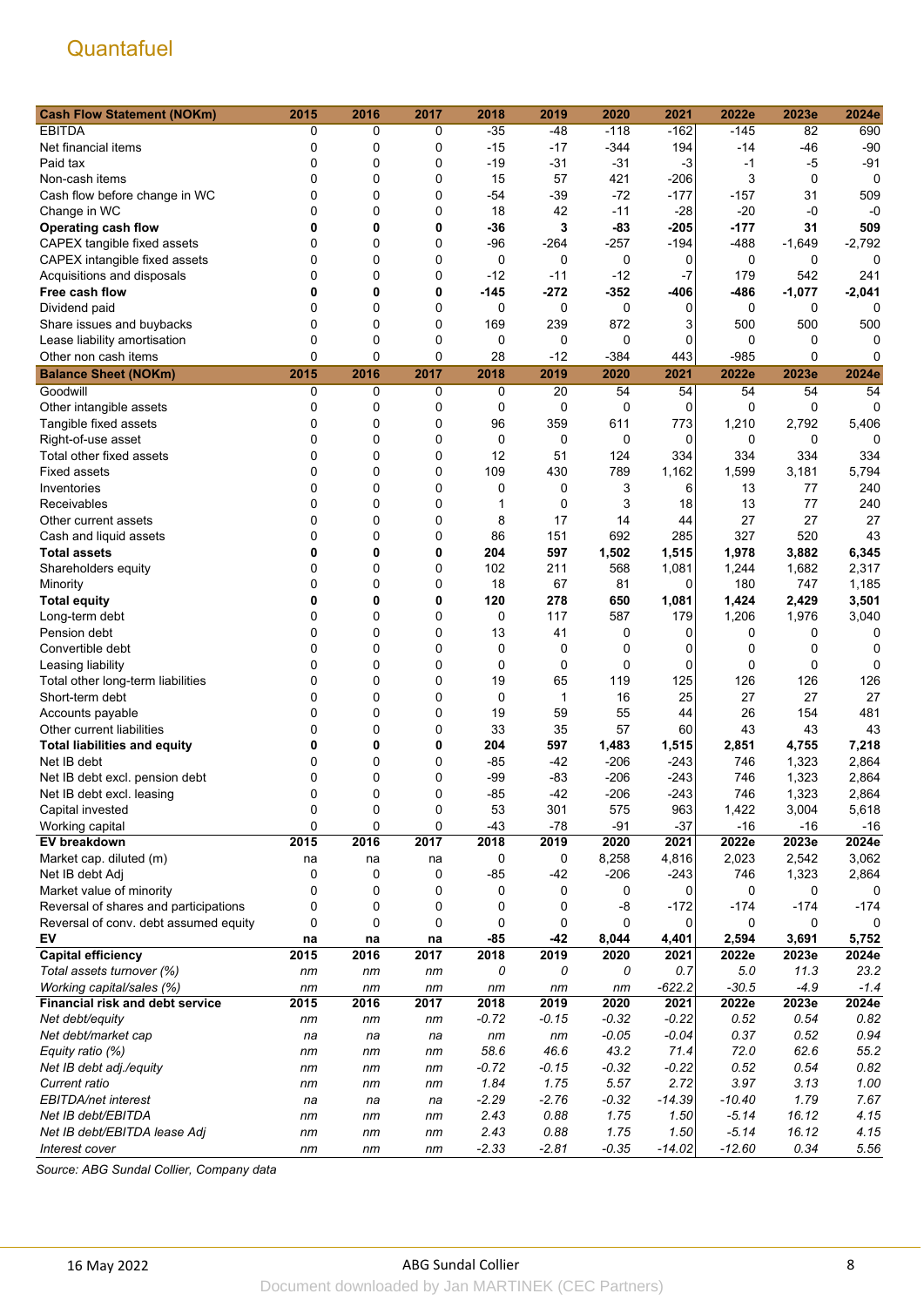| <b>Valuation and Ratios (NOKm)</b>         | 2015        | 2016        | 2017        | 2018     | 2019        | 2020    | 2021    | 2022e   | 2023e   | 2024e       |
|--------------------------------------------|-------------|-------------|-------------|----------|-------------|---------|---------|---------|---------|-------------|
| Shares outstanding adj.                    | 0           | 0           | $\mathbf 0$ | 0        | 0           | 136     | 149     | 165     | 208     | 250         |
| Fully diluted shares Adj                   | 0           | 0           | 0           | 0        | 0           | 136     | 149     | 165     | 208     | 250         |
| <b>EPS</b>                                 | 0           | $\mathbf 0$ | 0           | 0        | 0           | $-3.69$ | 0.09    | $-1.29$ | $-0.30$ | 0.54        |
| Dividend per share Adj                     | 0           | 0           | 0           | 0        | 0           | 0       | 0       | 0       | 0       | $\mathbf 0$ |
| <b>EPS Adj</b>                             | 0           | 0           | 0           | 0        | 0           | $-3.69$ | 0.09    | $-1.29$ | $-0.30$ | 0.54        |
| <b>BVPS</b>                                | 0           | $\mathbf 0$ | $\mathbf 0$ | 0        | 0           | 4.18    | 7.25    | 7.54    | 8.10    | 9.27        |
| <b>BVPS Adj</b>                            | $\mathbf 0$ | $\mathbf 0$ | $\Omega$    | 0        | $\mathbf 0$ | 3.79    | 6.89    | 7.21    | 7.84    | 9.05        |
| Net IB debt / share                        | na          | na          | na          | na       | na          | $-1.5$  | $-1.6$  | 4.5     | 6.4     | 11.5        |
| Share price                                | na          | na          | na          | 6.00     | 17.30       | 60.80   | 32.30   | 12.25   | 12.25   | 12.25       |
| Market cap. (m)                            | na          | na          | na          | 0        | 0           | 8,258   | 4,816   | 2,023   | 2,542   | 3,062       |
| Valuation                                  | 2015        | 2016        | 2017        | 2018     | 2019        | 2020    | 2021    | 2022e   | 2023e   | 2024e       |
| P/E                                        | na          | na          | na          | nm       | nm          | $-16.5$ | 350.7   | $-9.5$  | $-40.9$ | 22.8        |
| EV/sales                                   | na          | na          | na          | nm       | nm          | nm      | 428.92  | 29.89   | 11.12   | 4.85        |
| <b>EV/EBITDA</b>                           | na          | na          | na          | 2.4      | 0.9         | $-68.2$ | $-27.2$ | $-17.9$ | 45.0    | 8.3         |
| EV/EBITA                                   | na          | na          | na          | 2.4      | 0.8         | $-63.4$ | $-24.2$ | $-13.1$ | 254.1   | 11.2        |
| EV/EBIT                                    | na          | na          | na          | 2.4      | 0.8         | $-63.4$ | $-24.2$ | $-13.1$ | 254.1   | 11.2        |
| Dividend yield (%)                         | na          | na          | na          | 0        | 0           | 0       | 0       | 0       | 0       | 0           |
| FCF yield (%)                              | na          | na          | na          | 0        | 0           | $-4.3$  | $-8.4$  | $-24.0$ | $-42.4$ | $-66.6$     |
| Lease adj. FCF yield (%)                   | na          | na          | na          | nm       | nm          | $-4.3$  | $-8.4$  | $-24.0$ | $-42.4$ | $-66.6$     |
| P/BVPS                                     | na          | na          | na          | nm       | nm          | 14.53   | 4.46    | 1.63    | 1.51    | 1.32        |
| P/BVPS Adj                                 | na          | na          | na          | nm       | nm          | 16.06   | 4.69    | 1.70    | 1.56    | 1.35        |
| P/E Adj                                    | na          | na          | na          | nm       | nm          | $-16.5$ | 350.7   | $-9.5$  | $-40.9$ | 22.8        |
| EV/EBITDA Adj                              | na          | na          | na          | 2.4      | 0.9         | $-68.2$ | $-27.2$ | $-17.9$ | 45.0    | 8.3         |
| EV/EBITA Adj                               | na          | na          | na          | 2.4      | 0.8         | $-63.4$ | $-24.2$ | $-13.1$ | 254.1   | 11.2        |
| <b>EV/EBIT Adj</b>                         | na          | na          | na          | 2.4      | 0.8         | $-63.4$ | $-24.2$ | $-13.1$ | 254.1   | 11.2        |
| EV/cap. employed                           | na          | na          | na          | $-0.6$   | $-0.1$      | 6.4     | 3.4     | 1.0     | 0.8     | 0.9         |
| <b>Investment ratios</b>                   | 2015        | 2016        | 2017        | 2018     | 2019        | 2020    | 2021    | 2022e   | 2023e   | 2024e       |
| Capex/sales                                | nm          | nm          | nm          | nm       | nm          | nm      | 1,892.3 | 562.1   | 496.8   | 235.4       |
| Capex/depreciation                         | nm          | nm          | nm          | 16,147.0 | 7,874.6     | 2,895.9 | 949.5   | 925.1   | 2,442.4 | 1,565.7     |
| Capex tangibles/tangible fixed assets      | nm          | nm          | nm          | 100.2    | 73.6        | 42.1    | 25.1    | 40.3    | 59.1    | 51.6        |
| Capex intangibles/definite intangibles     | nm          | nm          | nm          | nm       | nm          | nm      | nm      | nm      | nm      | nm          |
| Depreciation on intangibles/definite intar | nm          | nm          | nm          | nm       | nm          | nm      | nm      | nm      | nm      | nm          |
| Depreciation on tangibles/tangibles        | nm          | nm          | nm          | 0.6      | 0.9         | 1.5     | 2.6     | 4.4     | 2.4     | 3.3         |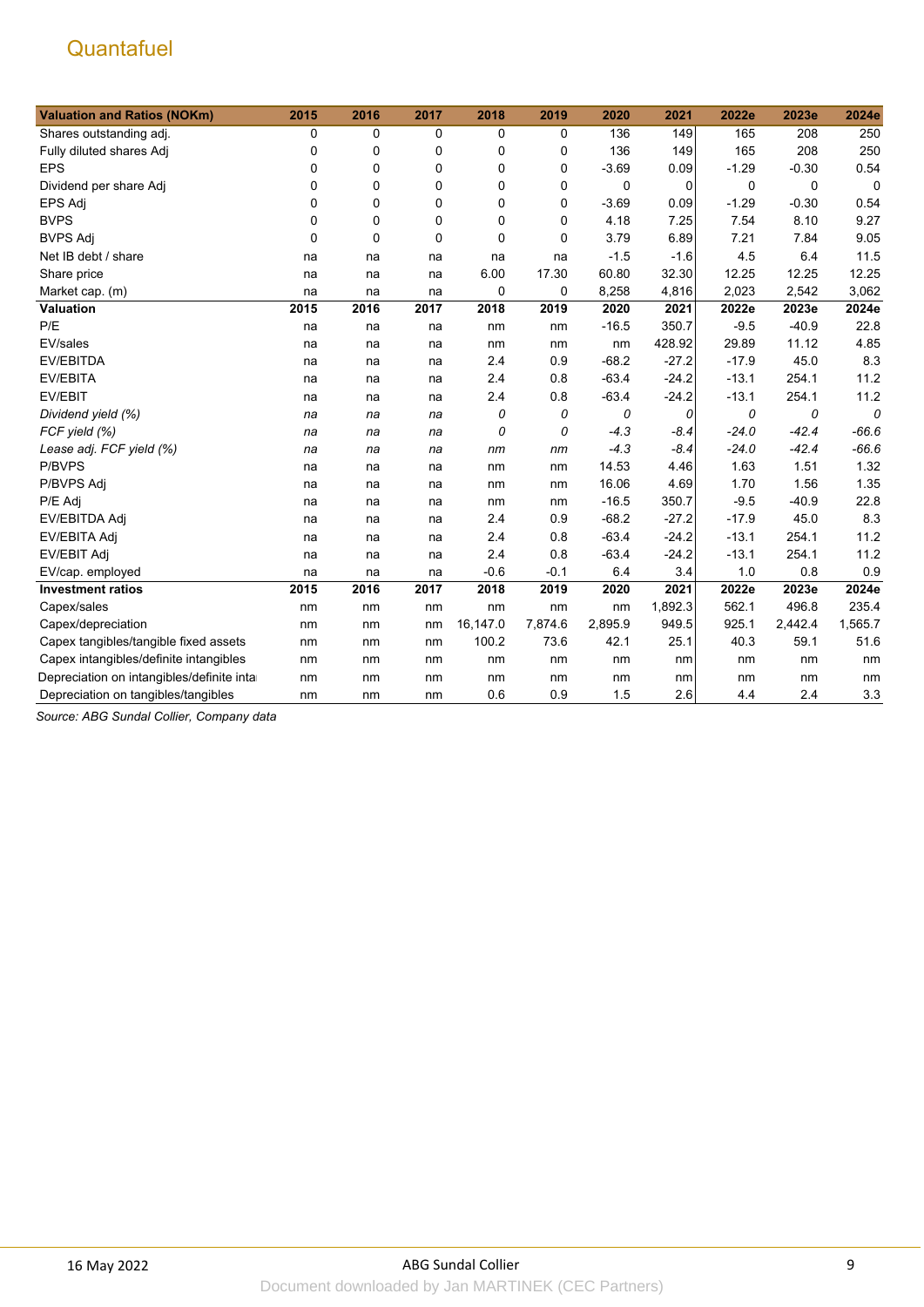### **Analyst certification**

I/We, Haakon Amundsen, Karl Fredrik Schjøtt-Pedersen, the author(s) of this report, certify that not withstanding the existence of any such potential conflicts of interests referred to below, the views expressed in this report accurately reflect my/our personal view about the companies and securities covered in this report. I/We further certify that I/We have not been, nor am/are or will be, receiving direct or indirect compensation related to the specific recommendations or views contained in this report.

### **Stock ratings distribution**

**ABG Sundal Collier Ratings and Investment Banking by 16/05/2022**



IBC: Companies in respect of which ABG SC or an affiliate has received compensation fr investment banking services within the past 12 months

### **Analyst stock ratings definitions**

**BUY =** We expect this stock's total return to exceed the market's expected total return by 5% or more over the next six months. **HOLD =** We expect this stock's total return to be in line with the market's expected total return within a range of 4% over the next six months. **SELL =** We expect this stock's total return to underperform the market's expected total return by 5% or more over the next six months.

### **Analyst valuation methods**

When setting the individual ratings, ABG Sundal Collier assumes that a normal total absolute return (including dividends) for the market is 8% per annum, or 4% on a 6-month basis. Therefore, when we rate a stock a buy, we expect an absolute return of 9% or better over six months. We have more rigorous guidelines for trading buys and trading sells on small cap stocks, defined as having a market capitalisation below USD 1.5 billion. For trading buys on small cap stocks, we must identify a potential absolute return of 15% or more over the next six weeks. This more rigorous guideline reflects the fact that the low trading volume for small cap stocks inhibits the ability to trade them within a narrow price band.

ABG Sundal Collier analysts publish price targets for the stocks they cover. These price targets rely on various valuation methods. One of the most frequently used methods is the valuation of a company by calculation of that company's discounted cash flow (DCF). Another valuation method is the analysis of a company's return on capital employed relative to its cost of capital. Finally, the analysts may analyse various valuation multiples (e.g. the P/E multiples and the EV/EBITDA multiples) relative to global industry peers. In special cases, particularly for property companies and investment companies, the ratio of price to net asset value is considered. Price targets are changed when earnings and cash flow forecasts are changed. They may also be changed when the underlying value of a company's assets changes (in the cases of investment companies, property companies or insurance companies) or when factors impacting the required rate of return change.

### **Stock price, company ratings and target price history**



### **Important Company Specific Disclosure**

The following disclosures relate to the relationship between ABG Sundal Collier and its affiliates and the companies covered by ABG Sundal Collier referred to in this research report.

Unless disclosed in this section, ABG Sundal Collier has no required regulatory disclosures to make in relation to an ownership position for the analyst(s) and members of the analyst's household, ownership by ABG Sundal Collier, ownership in ABG Sundal Collier by the company(ies) to whom the recommendation(s) refer(s) to, market making, managed or co-managed public offerings, compensation for provision of certain services, directorship of the analyst, or a member of the analyst's household, or in relation to any contractual obligations to the issuance of this research report.

ABG Sundal Collier has managed or co-managed a public or Rule 144A offering for Quantafuel ASA in the last 12 months.

Within the last 12 months, ABG Sundal Collier has received compensation for Corporate Finance services from Quantafuel ASA. ABG Sundal Collier acted as joint bookrunner in the NOK 400m private placement in Quantafuel